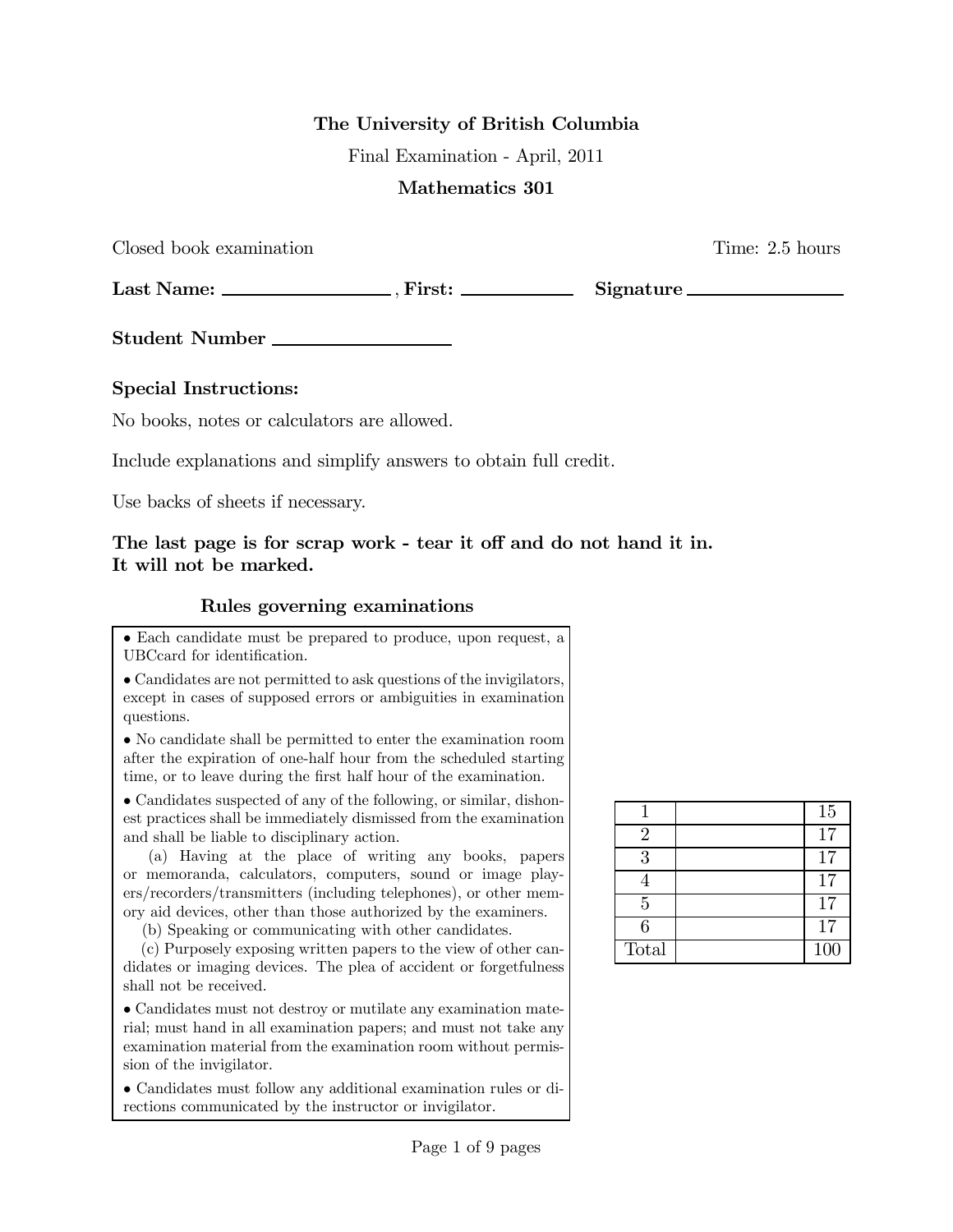#### 1. [15]

- (a) Compute all values of  $(-i)^{1+i}$
- (b) Find all solutions, z, of  $cos(z) = ki$  where k is a positive real number.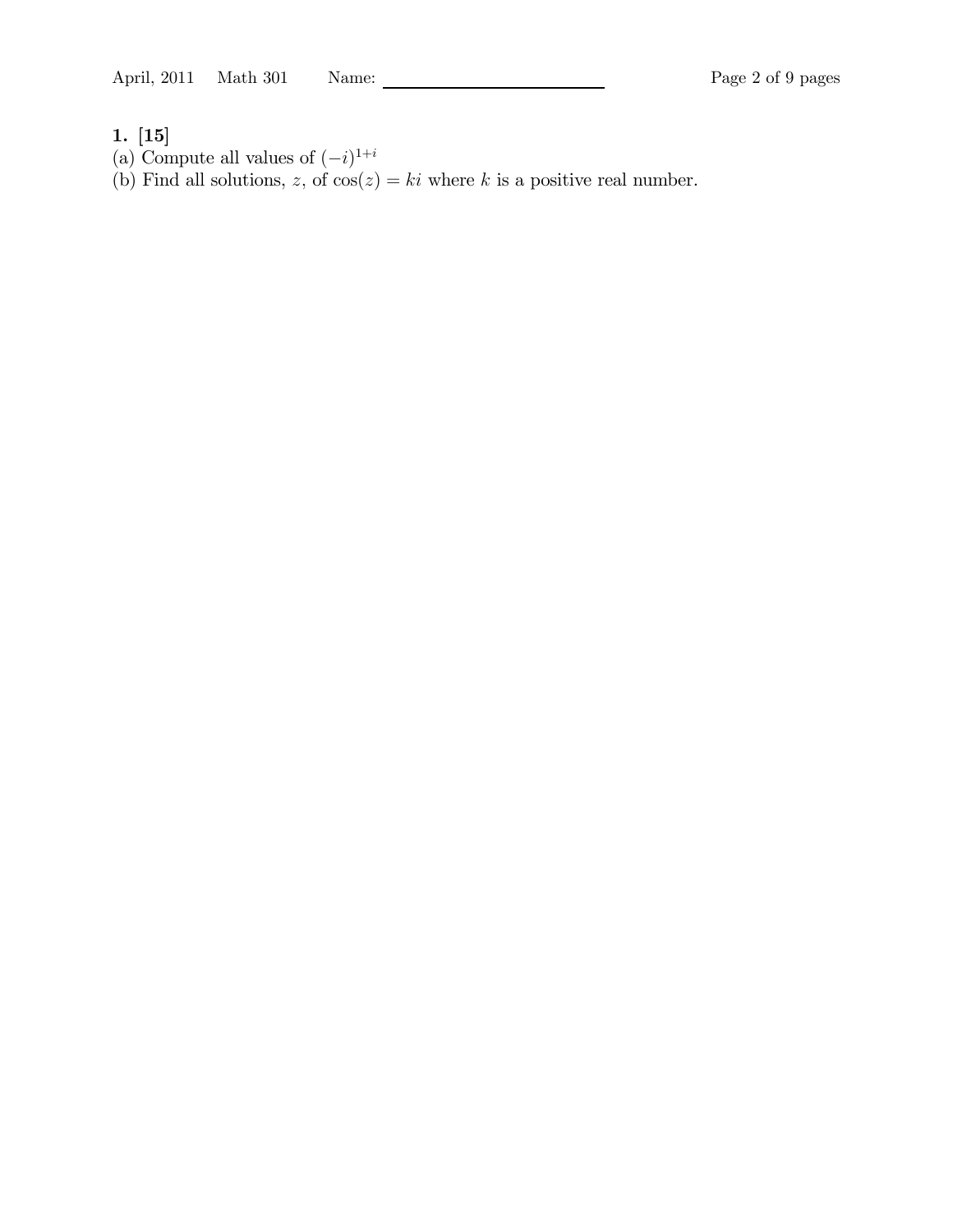Evaluate the integral,  $I$ , explaining clearly the choice of the contour and all details of the calculation

$$
I = \int_0^\infty \frac{x^{\frac{1}{2}} dx}{x^2 - x + 1}
$$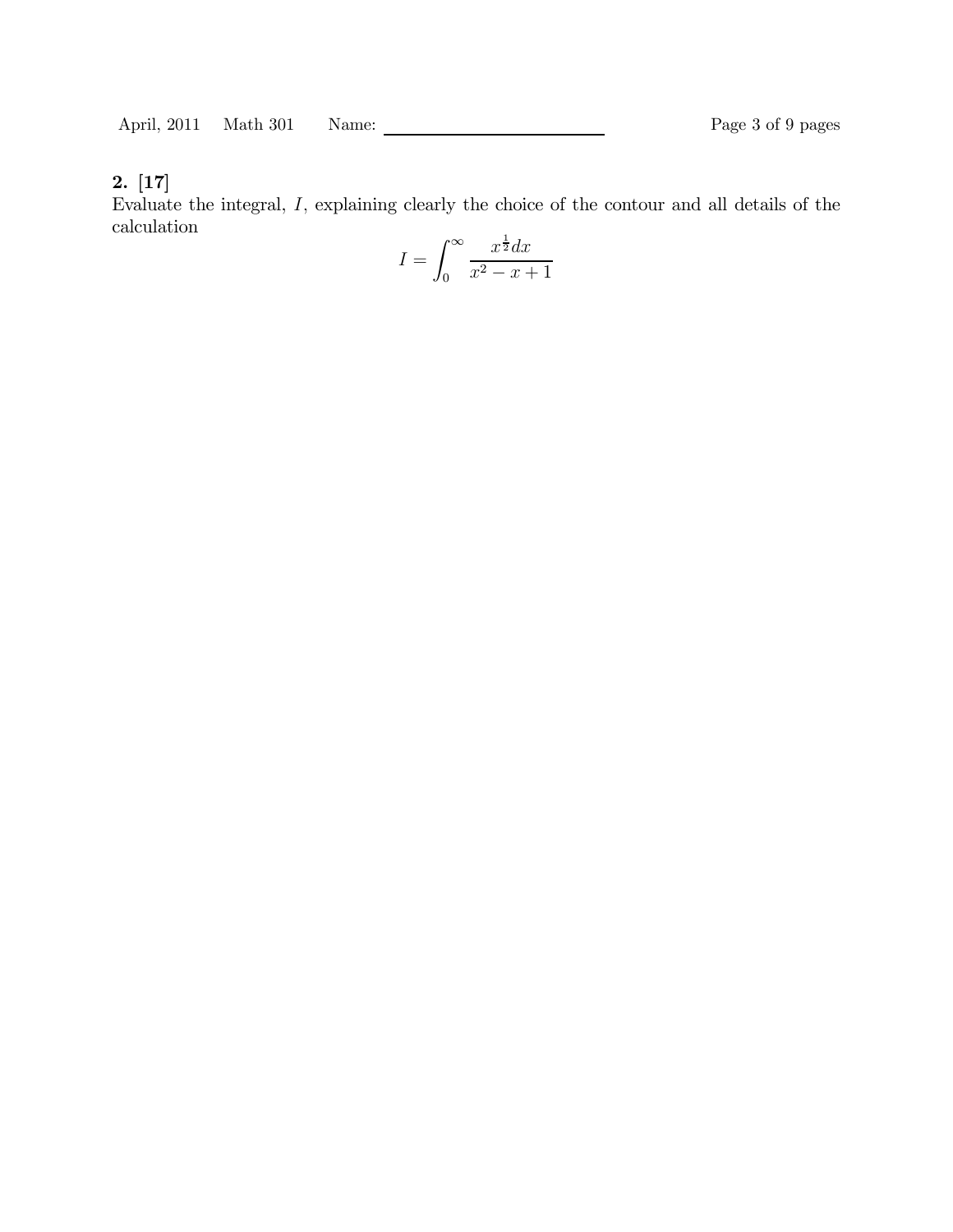(a)  $g(z)$  is defined as  $g(z) = (1 - z^2)^{\frac{1}{2}}$  with a finite branch cut for  $y = 0$ ,  $-1 < x < 1$ , and  $g(i) > 0$ . Find  $g(1 - 2i)$ .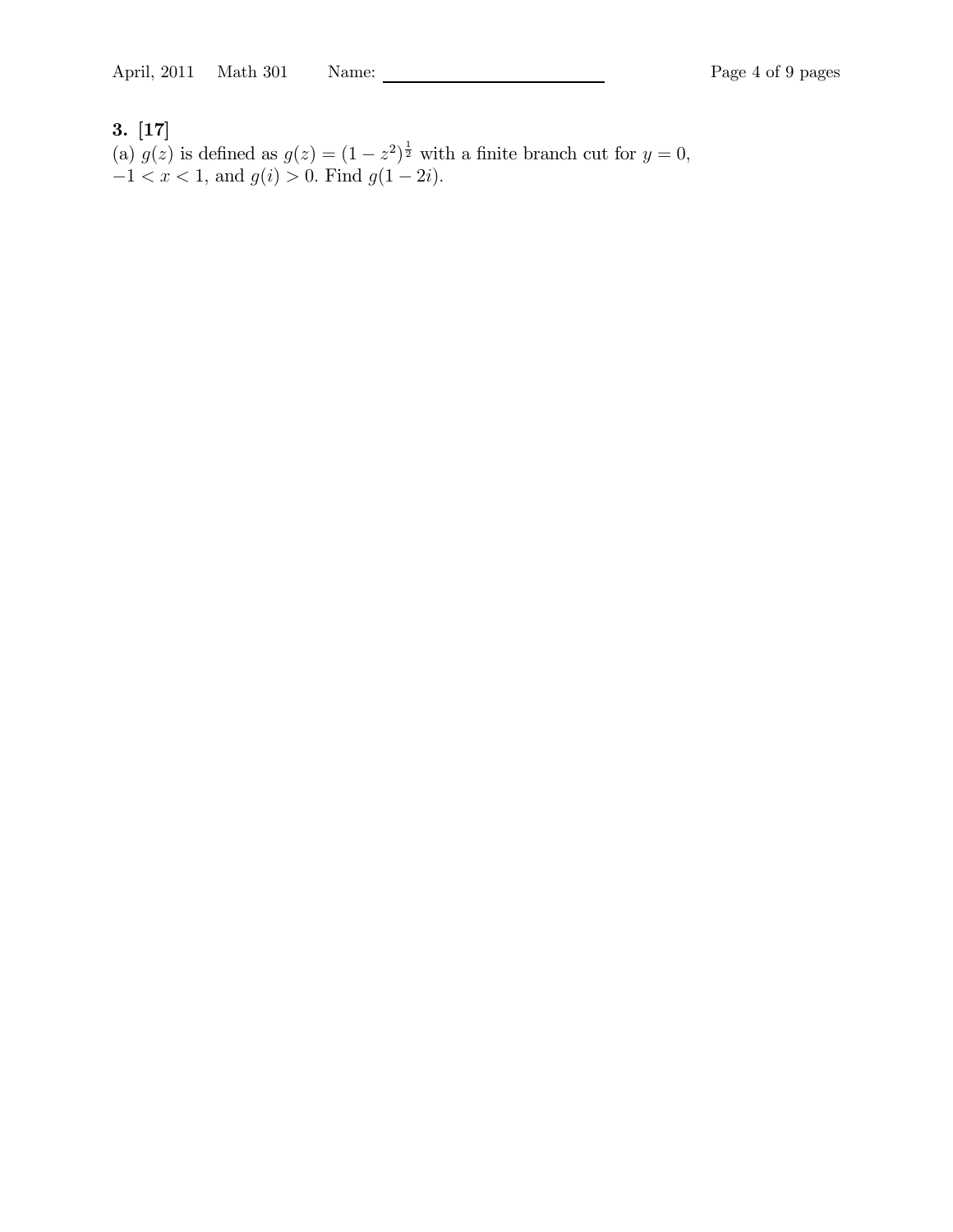(b) Evaluate  $I$ , carefully explaining all steps:

$$
I = \int_{-1}^{1} \frac{(1 - x^2)^{\frac{1}{2}} dx}{x^2 + 1}.
$$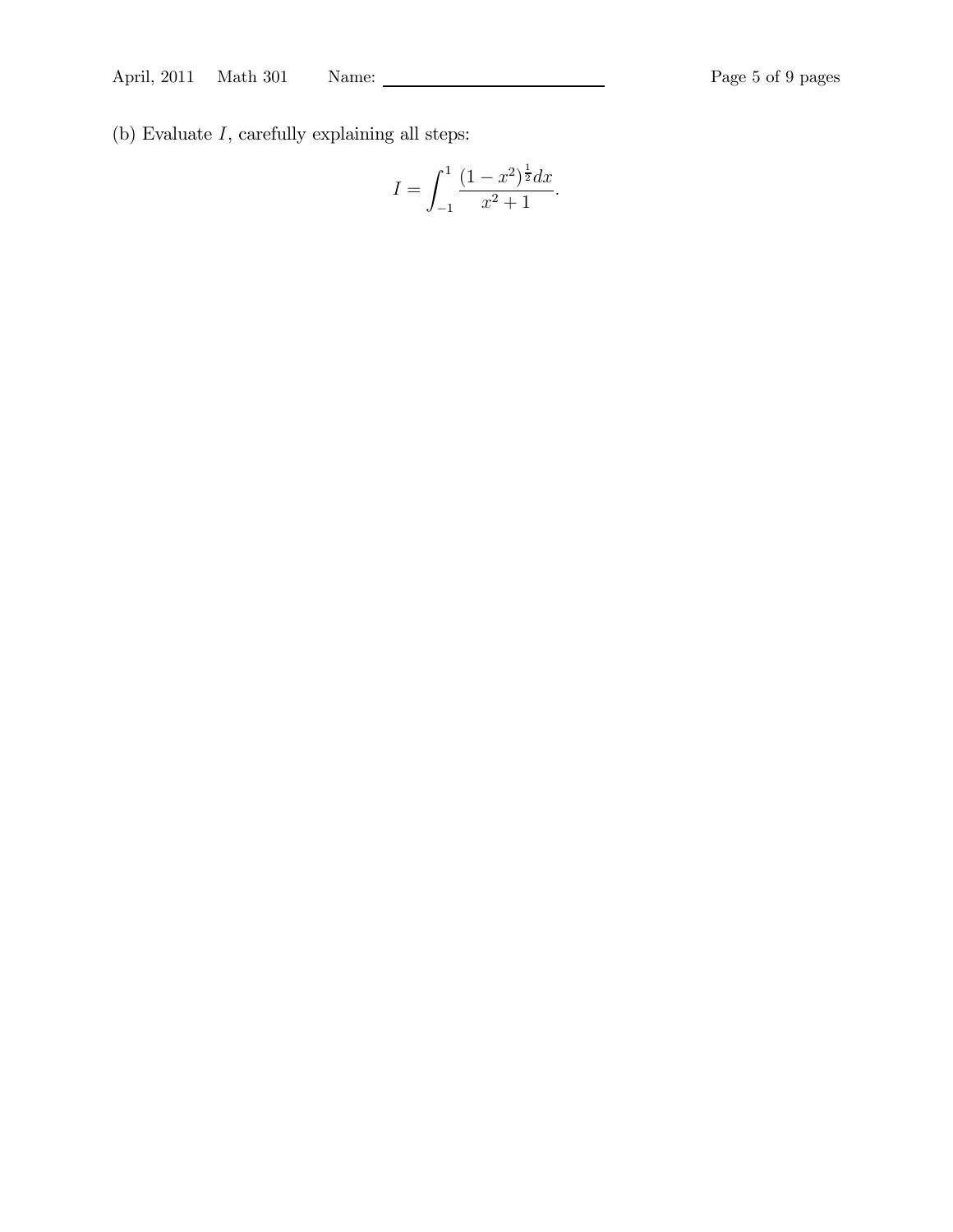- (a) Sketch the region  $D: \{ \text{Re } z > 0 \} \cap \{ |z 1| > 1 \}$
- (b) Solve:  $\nabla^2 \phi = 0$  in D with

$$
\phi = 1
$$
 on Re  $z = 0$ ,  
\n $\phi = 5$  on  $|z - 1| = 1$ .

(c) Hence calculate  $\phi(3, 4)$ .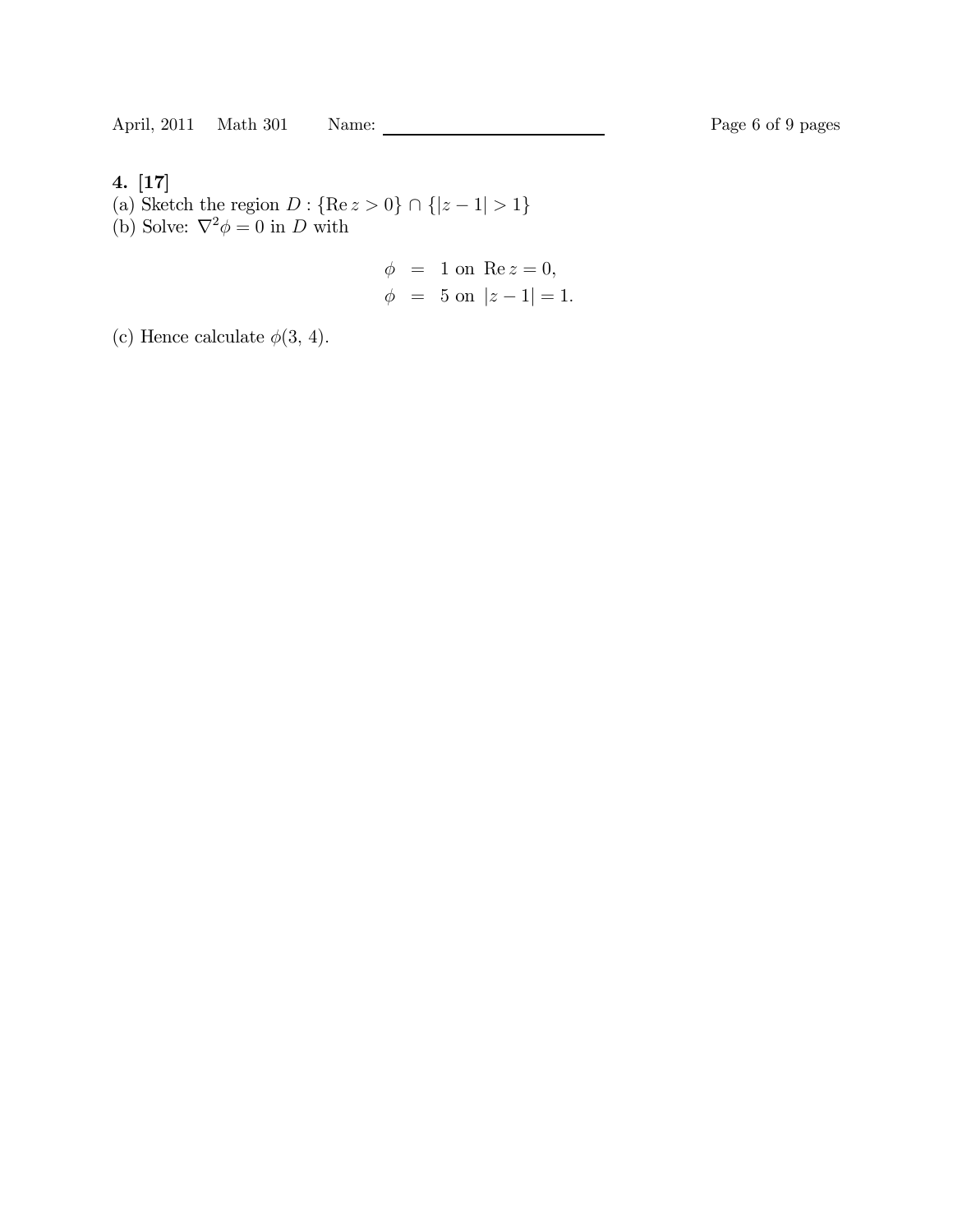The complex potential  $w(z)$  for a source of strength  $2\pi$  located at  $z = a$  in a steady inviscid flow is  $w(z) = \log(z - a)$ 

Consider a source of strength  $2\pi$  at  $z = -1$  and a sink of strength  $-2\pi$  at  $z = 1$ .

(a) Find the complex potential for the flow.

(b) Find an expression for the streamlines in the form  $G(x, y) = 0$ , simplified as much as possible; sketch several.

(c) Now add a uniform flow with speed  $V$  parallel to the  $x-$  axis.

Find the complex potential of the new flow and calculate the location of any stagnation points.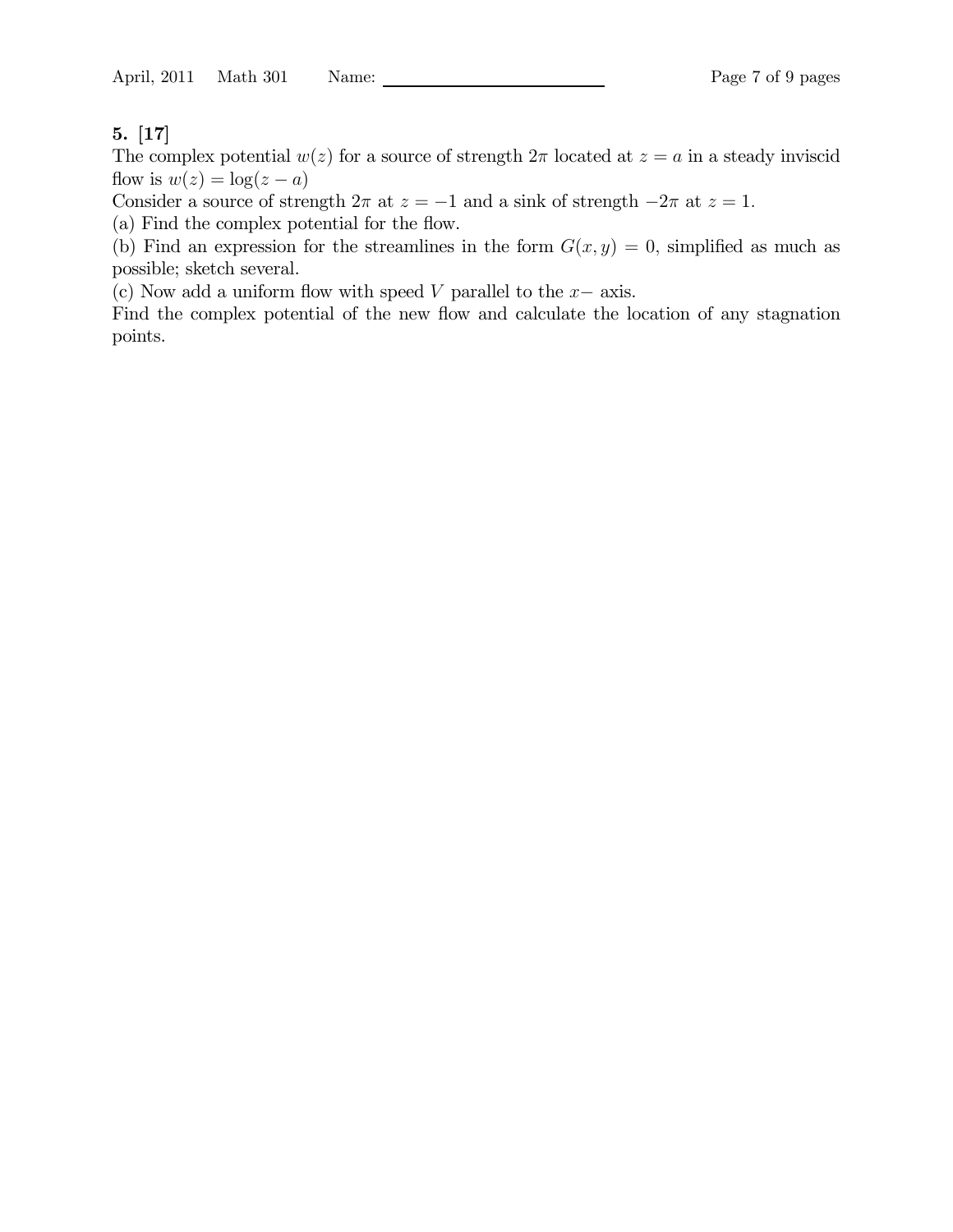(a) Find the Fourier transform of

$$
f(x) = \frac{1}{(4+x^2)}, \ -\infty < x < \infty,
$$

carefully explaining all steps. The Fourier transform and its inverse are defined as:

$$
\mathcal{F}(f(x)) = \widehat{F}(k) = \int_{-\infty}^{\infty} f(x)e^{-ixk}dx,
$$
  

$$
\mathcal{F}^{-1}(\widehat{F}(k)) = f(x) = \frac{1}{2\pi} \int_{-\infty}^{\infty} \widehat{F}(k)e^{ixk}dk.
$$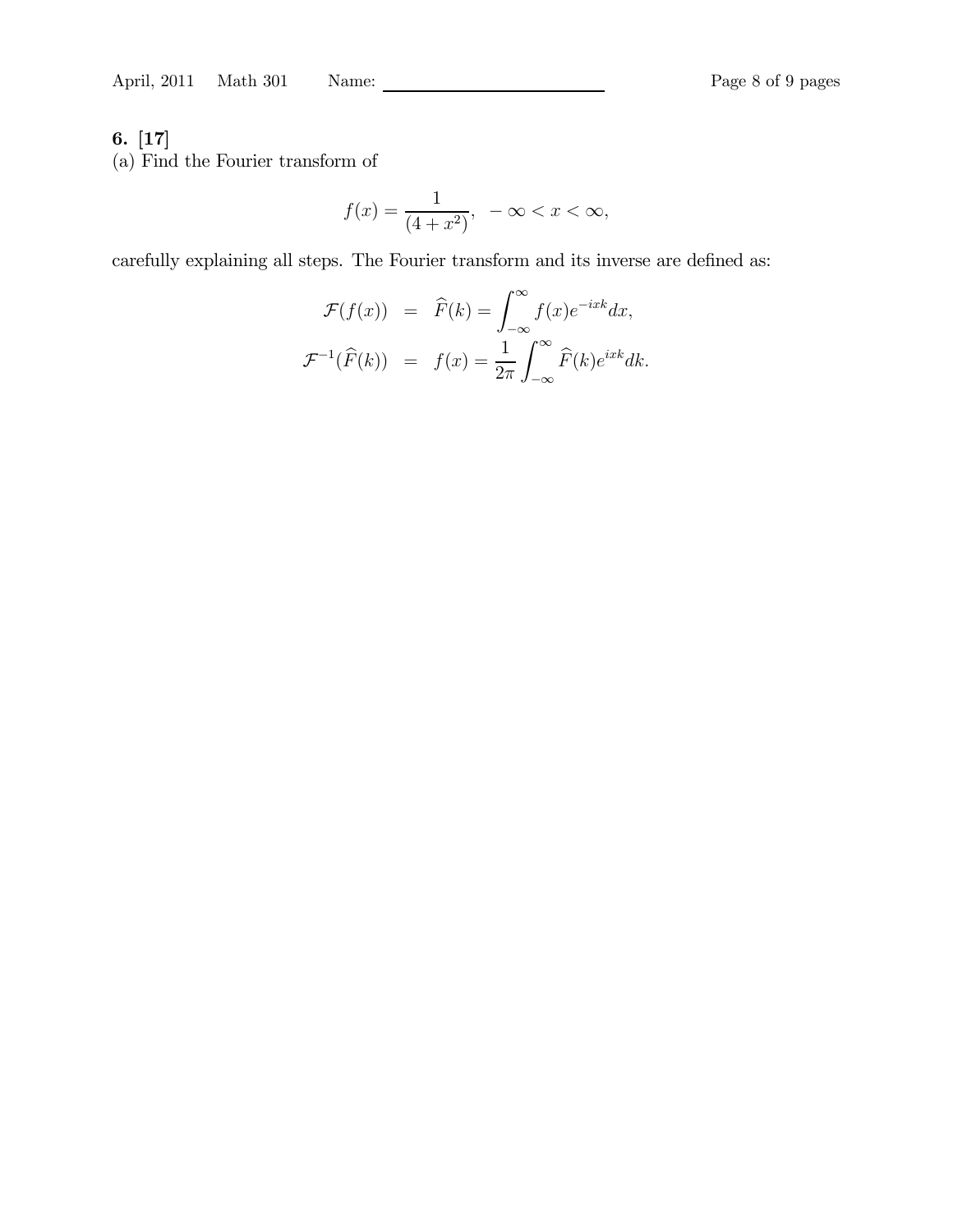(b) Solve the boundary-value problem:

$$
u_t - u_{xx} + u = 0, \ -\infty < x < \infty, \ 0 < t;
$$
\n
$$
u(x, 0) = g(x), \ -\infty < x < \infty.
$$

Here  $|g(x)| \to 0$  as  $|x| \to \infty.$  You may need the result:

$$
\mathcal{F}^{-1}(e^{-\alpha k^2}) = \frac{1}{2\sqrt{\alpha}}e^{-x^2/4\alpha}.
$$

The final solution can be left as a real integral.